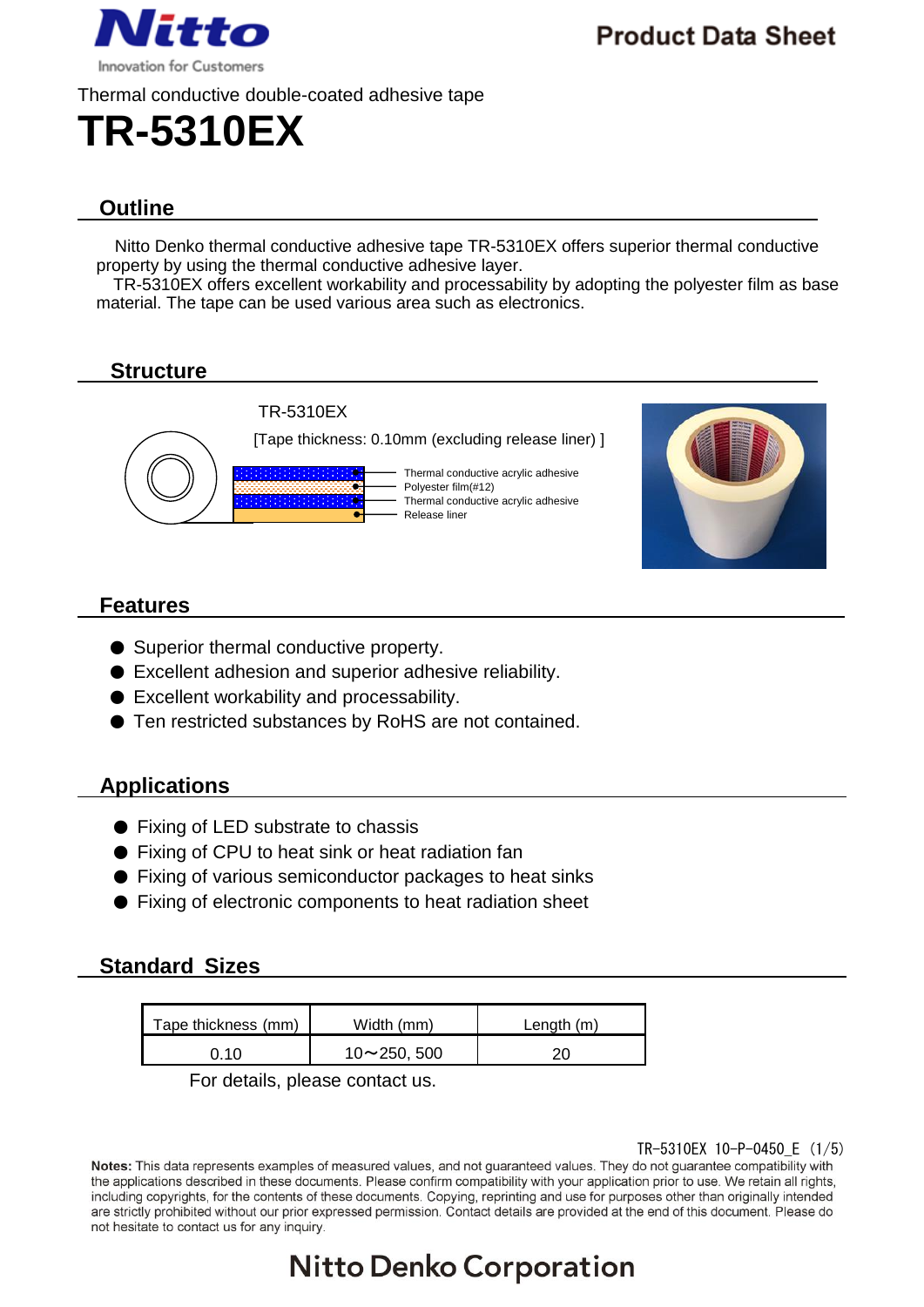

●180 degree peeling adhesion for each substrate

| <b>Substrate</b>      | <b>TR-5310EX</b> |
|-----------------------|------------------|
| Stainless steel plate | 9.6              |
| Aluminum plate        | 8.4              |
| Glass epoxy plate     | 9.0              |
| Glass plate           | 9.0              |

| (Unit: N/20 mm)                               |
|-----------------------------------------------|
| Tape area: 20mm width                         |
| Lining material: PETfilm#25                   |
| Pressing condition:                           |
| 1 pass back and forth with 2-kg roller        |
| at 23 degree C/50%RH                          |
| Applying condition: 23 degree C/50%RH x 30min |
| Peeling speed: 300 mm/min                     |
| Peeling angle: 180 degree                     |
| Measurement temperature: 23 degree C/50%RH    |



### ●180 degree peeling strength for each temperature

(Laminate at 23 degree C temperature)

| Temperature | <b>TR-5310EX</b> |
|-------------|------------------|
| 0 degree C  | 14.5             |
| 23 degree C | 8.4              |
| 50 degree C | 8.4              |
| 80 degree C | 8.4              |

(Unit: N/20 mm) Substrate: Aluminum plate Tape area: 20mm width Lining material: Aluminum foil Pressing condition: 1 pass back and forth with 2-kg roller at each temperature Applying condition: Each temperature for 30min Peeling speed: 300 mm/min Peeling angle: 180 degree Measurement temperature: 0 degree C, 23 degree C, 50 degree C, 80 degree C

### TR-5310EX 10-P-0450\_E (2/5)

Notes: This data represents examples of measured values, and not guaranteed values. They do not guarantee compatibility with the applications described in these documents. Please confirm compatibility with your application prior to use. We retain all rights, including copyrights, for the contents of these documents. Copying, reprinting and use for purposes other than originally intended are strictly prohibited without our prior expressed permission. Contact details are provided at the end of this document. Please do not hesitate to contact us for any inquiry.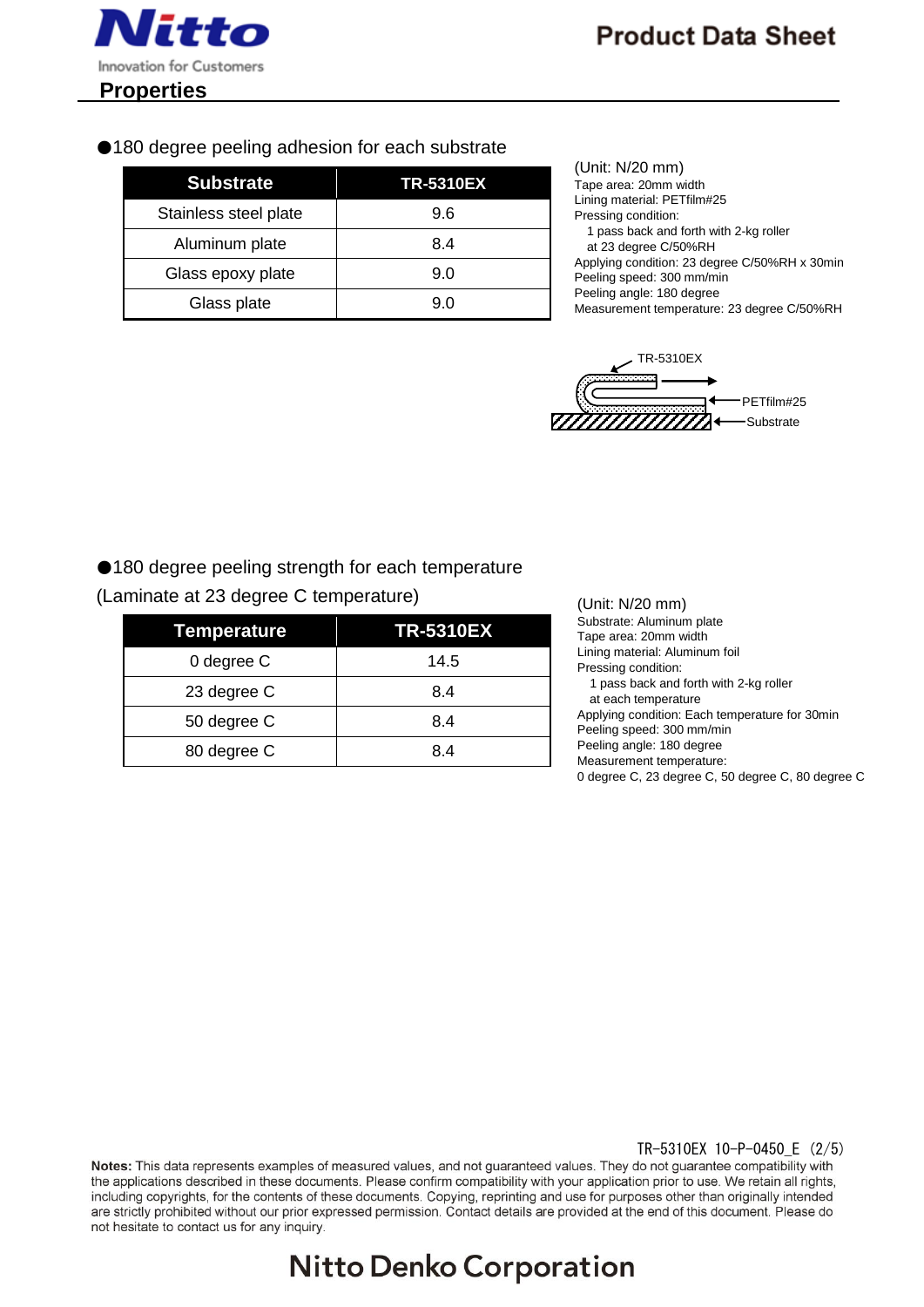

### ●Holding power

| Temperature | <b>TR-5310EX</b> |
|-------------|------------------|
| 40 degree C | 0 2              |
| 80 degree C | 0 2              |

(Unit: mm/hr) Substrate: Aluminum plate Applying condition: Measurement temperature x 30min Measurement temperature: 40 degree C, 80 degree C, Tape area: 15mm x 15mm Load: 2.9N(300g) Load time: 1 hr



### ●180 degree peeling adhesion -Aging(durability) at each condition after applying

| <b>Condition</b>                   |         | <b>TR-5310EX</b> |
|------------------------------------|---------|------------------|
| Initial (23 degree C/50%RH x30min) |         | 8.4              |
| -40 degree C x 42 days             |         | 12.0             |
| 80 degree C                        | 14 days | 12.0             |
|                                    | 28 days | 13.0             |
|                                    | 42 days | 15.0             |
| 60 degree C<br>/90%RH              | 42 days | 10.5             |
| Heat cycle [1200cycles]*1          |         | 11.0             |

(Unit: N/20 mm) Substrate: Aluminum plate Lining material: Aluminum foil Pressing condition: 1 pass back and forth with 2-kg roller at 23 degree C/50%RH Applying condition: Refer to the left fig. Peeling speed: 300 mm/min Peeling angle: 180 degree Measurement temperature: 23 degree C/50%RH

\*1: Heat cycle condition [-35 degree C x 30min->(15min)->85 degree Cx30min-> (15min)->] x 1200 cycles

### TR-5310EX 10-P-0450\_E (3/5)

Notes: This data represents examples of measured values, and not guaranteed values. They do not guarantee compatibility with the applications described in these documents. Please confirm compatibility with your application prior to use. We retain all rights, including copyrights, for the contents of these documents. Copying, reprinting and use for purposes other than originally intended are strictly prohibited without our prior expressed permission. Contact details are provided at the end of this document. Please do not hesitate to contact us for any inquiry.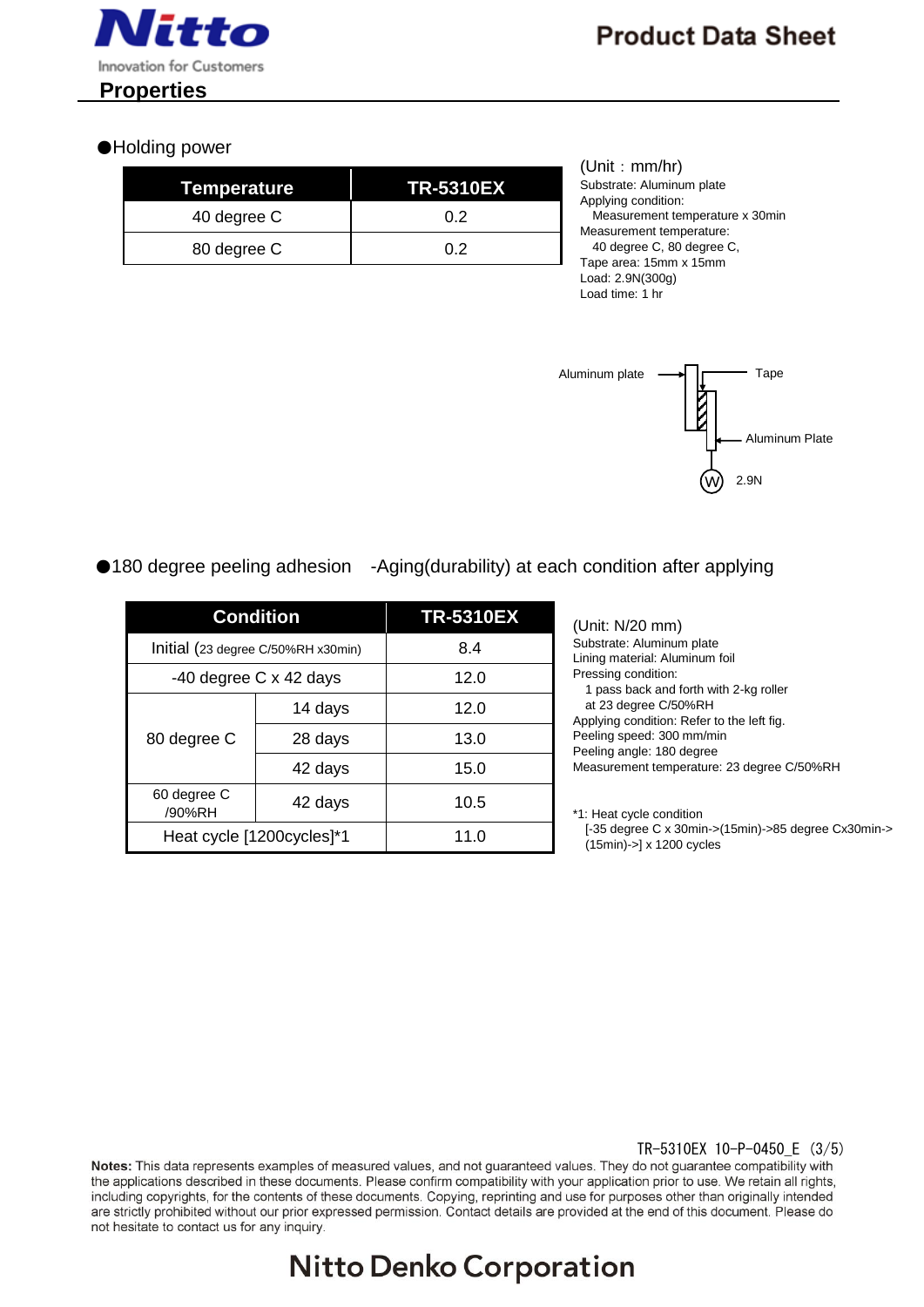

### ●Thermal conductivity

|                      | <b>TR-5310EX</b> | (Unit:<br>Laser-flu |
|----------------------|------------------|---------------------|
| Thermal conductivity | 0.4              | Test tem            |

 $W/m·K$ sh method perature: 23 degree C

### ●Thermal resistance

|                    | <b>TR-5310EX</b> |
|--------------------|------------------|
| Thermal resistance | 3 6              |

(Unit:  $cm<sup>2</sup>·K/W$ ) Steady state heat flow method Tape area: 20mm×20mm Heat temperature: 80 degree C Cool temperature: 20 degree C Load: 250kPa



### ●Thermal resistance -Aging(durability) at each condition after applying

| <b>Condition</b>          |                        | <b>TR-5310EX</b> |
|---------------------------|------------------------|------------------|
| Initial                   |                        | 3.6              |
|                           | -40 degree C x 42 days | 3.6              |
| 80 degree C               | 14 days                | 3.6              |
|                           | 28 days                | 3.6              |
|                           | 42 days                | 3.6              |
| 60 degree C<br>/90%RH     | 42days                 | 3.9              |
| Heat cycle [1200cycles]*1 |                        | 3.9              |

(Unit: cm<sup>2</sup>・K/W) Applying condition: Refer to the left fig. Steady state heat flow method Tape area: 20mm×20mm Heat temperature: 80 degree C Cool temperature: 20 degree C Load: 250kPa

\*1: Heat cycle condition [-35 degree C x 30min->(15min)->85 degree Cx30min-> (15min)->] x 1200 cycles

### TR-5310EX 10-P-0450\_E (4/5)

Notes: This data represents examples of measured values, and not guaranteed values. They do not guarantee compatibility with the applications described in these documents. Please confirm compatibility with your application prior to use. We retain all rights, including copyrights, for the contents of these documents. Copying, reprinting and use for purposes other than originally intended are strictly prohibited without our prior expressed permission. Contact details are provided at the end of this document. Please do not hesitate to contact us for any inquiry.